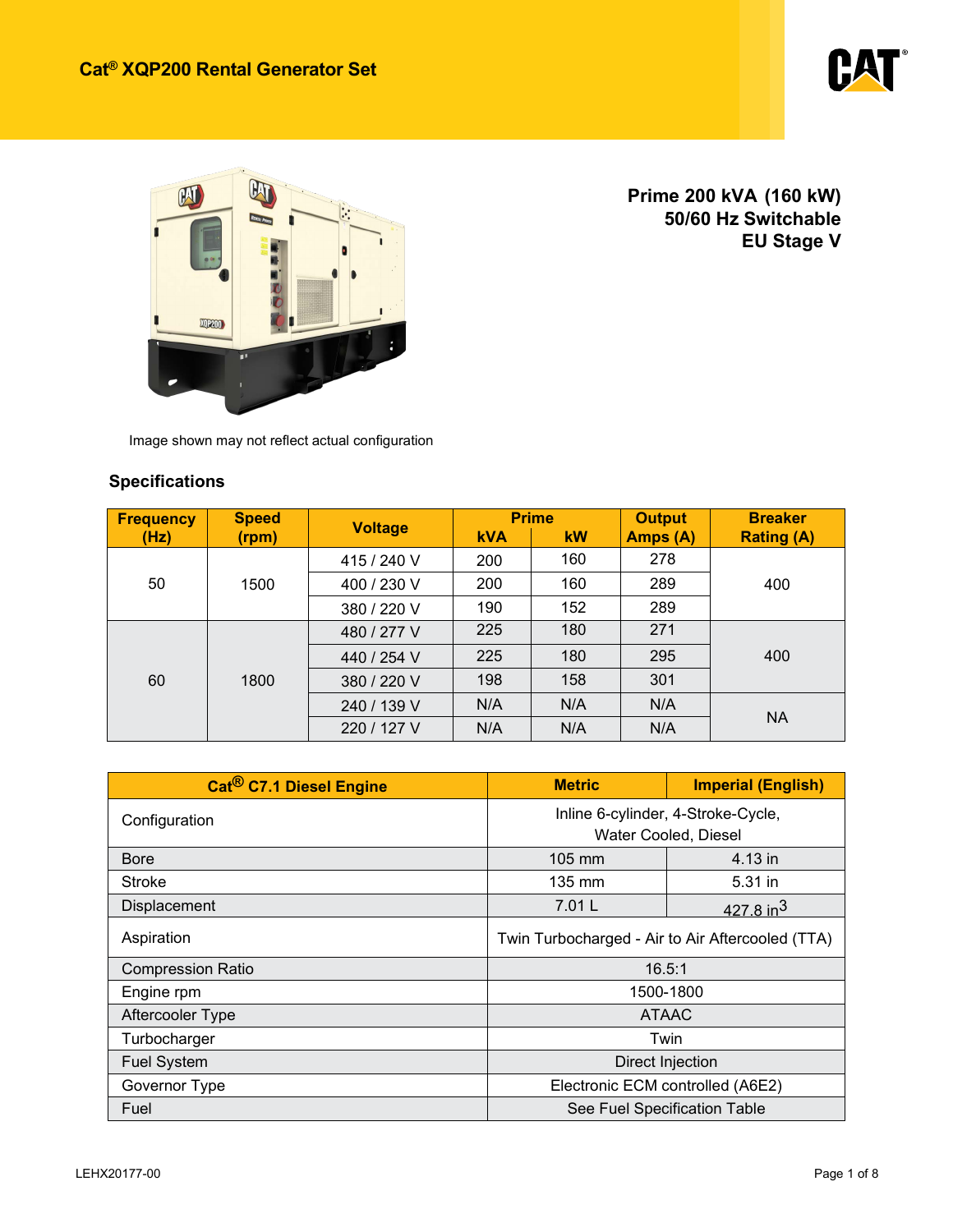

### **Benefits & Features**

#### **Rental-ready Features**

- Dual wall tank base with drag / tie down points and robust skid plate
- Forklift pockets
- Externally certified single point lift
- Certified spark arrest system
- 50/60Hz frequency switch via terminal link
- EMC certified
- Robust busbar connection for lugged cable connection
- AC protected by limit switch on distribution door

#### **Fuel/Emissions Strategy**

• EU Stage V

#### **Single-source Supplier**

- Factory designed and fully prototype tested with torsional vibration analysis available
- ISO 9001:2000 compliant facility

#### **Cat® C7 ACERT™ Diesel Engine**

- Four-stroke diesel engine combines consistent performance and excellent fuel economy with minimum weight
- Electronic ECM control

#### **After Treatment**

• Diesel Emissions Fluid (DEF) Tank located in discharge box, accessible through lockable access door

#### **Cat EMCP 4.2B Control Panel**

- Fully featured power metering, protective relaying, engine/generator control and monitoring
- Simple user-friendly interface and navigation
- Single point interface for voltage and frequency adjustment

#### **Optional Control Panel**

- ComAp InteliGen NTC, Deep Sea 7320, Deep Sea 8620, DEIF AGC-4
- Syncronising capabilities (except Deep Sea 7320)
- Motorised breaker (except Deep Sea 7320)
- Ethernet remote monitoring (except Deep Sea 7320)

#### **Available Options**

- CE socket box with integrated MCB & RCBO protection
- Syncronising control panel and motorised breaker
- Anti condensation heater 230V AC
- Coolant heater 230V AC
- Permanent Magnet Generator (PMG)
- Earth leakage detection
- Lube oil sump pump
- Fuel Option Pack Inboard mounted 3-way valve for external fuel connection, electronic fuel gauge and Bund Level Sender
- Battery option 2x 12V 950CCA maintenance-free CAT Batteries
- Battery Isolator Single pole (padlockable)
- 24V battery charger
- Control Panel noise breakout option
- Drains option Pack Oil and coolant drains piped to baseframe

#### **Cat LC5100 Generator**

- Designed to match performance and output of Cat diesel engines
- Coastal insulation protection
- Self (Shunt) excitation

#### **Integrated Voltage Regulator (IVR)/Automatic Voltage Regulator (AVR)**

- Three-phase sensing
- Adjustable Volts-per-Hertz regulation
- Provides precise control, excellent block loading, and constant voltage in the normal operating range

#### **Enclosure**

- Galvanized sheet steel construction
- Two coat polyester powder-coated finish
- 6 access doors for improved service access
- Secure design with safety glass control panel viewing window and padlockable or keylock access doors
- Fuel fill, battery and controls accessible only through lockable access doors

#### **Environmental Considerations**

- 110% spill containment of all on-board engine fluids and bund level alarm
- Low noise enclosure

#### **Cat Connect**

• Fleet management and asset tracking**\***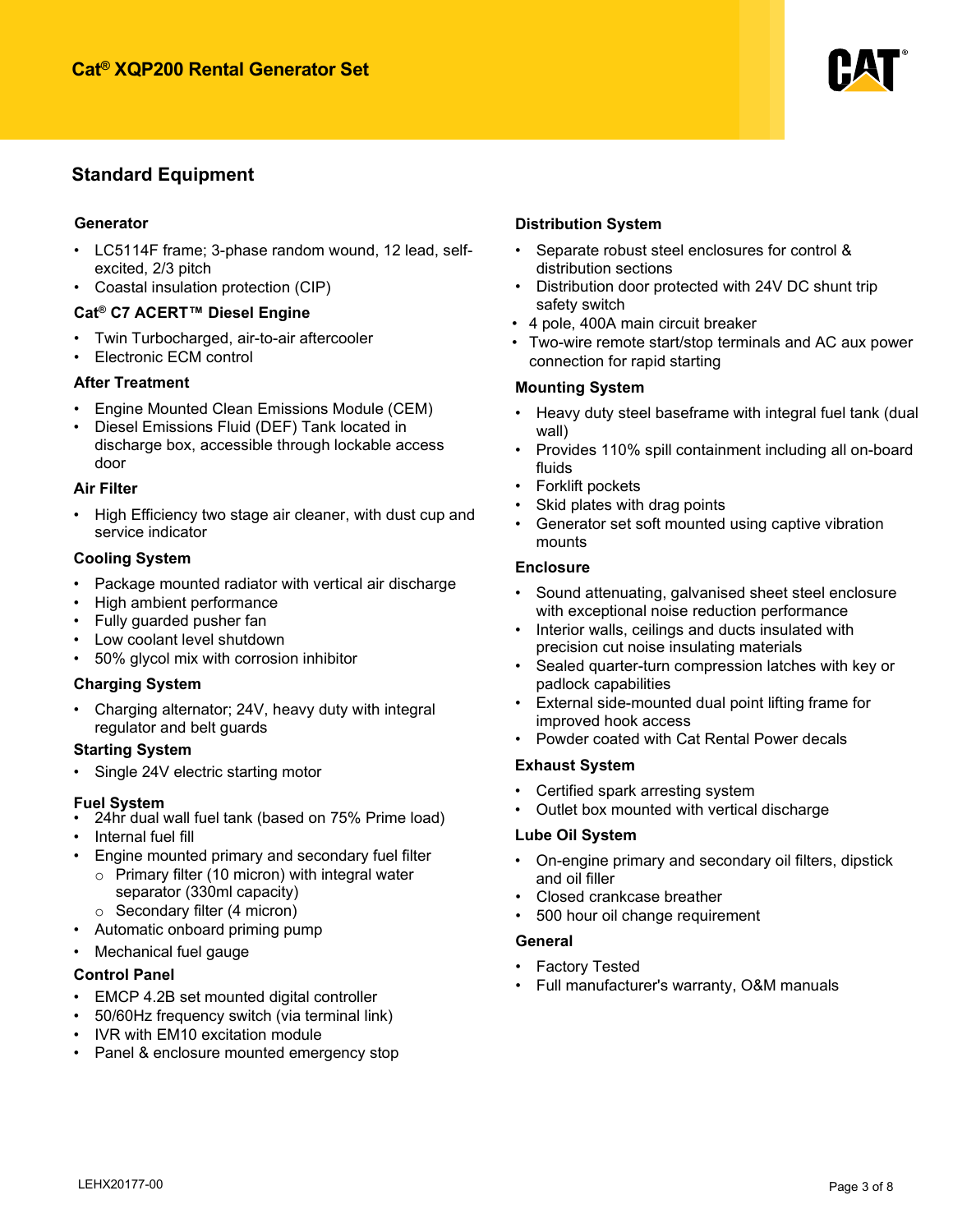

# **Fuel Specifications**

| <b>Specification Standard</b>                    | <b>Grade Class</b>             | <b>Fuel Description</b>                                                                                                                                                                                                                                                                                                                                         |  |  |
|--------------------------------------------------|--------------------------------|-----------------------------------------------------------------------------------------------------------------------------------------------------------------------------------------------------------------------------------------------------------------------------------------------------------------------------------------------------------------|--|--|
| <b>EN 590</b>                                    | Grade A to F<br>& Class 0 to 4 | European automotive fuel (DERV)                                                                                                                                                                                                                                                                                                                                 |  |  |
| <b>ASTM D975</b>                                 | 1-D S15                        | U.S. special purpose light middle distillate                                                                                                                                                                                                                                                                                                                    |  |  |
|                                                  |                                | 15ppm sulphur                                                                                                                                                                                                                                                                                                                                                   |  |  |
| ASTM D975                                        | 2-D S15                        | U.S. special purpose light middle distillate                                                                                                                                                                                                                                                                                                                    |  |  |
|                                                  |                                | 15ppm sulphur                                                                                                                                                                                                                                                                                                                                                   |  |  |
|                                                  | No. 1                          |                                                                                                                                                                                                                                                                                                                                                                 |  |  |
| <b>JIS K2204</b>                                 | No. 2                          | Japanese automotive diesel. Different classes correspond to                                                                                                                                                                                                                                                                                                     |  |  |
|                                                  | No. 3                          | season and district where used                                                                                                                                                                                                                                                                                                                                  |  |  |
|                                                  | Special No. 3                  |                                                                                                                                                                                                                                                                                                                                                                 |  |  |
| <b>BS 2869</b>                                   | Class A2                       | Fuel oil for agriculture and industrial engines (red diesel)                                                                                                                                                                                                                                                                                                    |  |  |
| MIL-DTL-83133 NATO F34                           | $JP-8$                         |                                                                                                                                                                                                                                                                                                                                                                 |  |  |
| MIL-DTL-83133 NATO F35                           |                                |                                                                                                                                                                                                                                                                                                                                                                 |  |  |
| MIL-DTL-5624 NATO F44                            | $JP-5$                         | Aviation kerosene fuels - acceptable when used with<br>appropriate lubricity additive, and must meet minimum                                                                                                                                                                                                                                                    |  |  |
| MIL-DTL-38219 (USAF)                             | $JP-7$                         | requirements of Caterpillar Specification for Diesel Fuel. The                                                                                                                                                                                                                                                                                                  |  |  |
| NATO XF63                                        |                                | lubricity of these fuels must not exceed wear scar diameter of<br>0.52mm (0.02047 in) as per ISO 12156-1                                                                                                                                                                                                                                                        |  |  |
|                                                  | <b>JETA</b>                    |                                                                                                                                                                                                                                                                                                                                                                 |  |  |
| <b>ASTM D1655</b>                                | JET A1                         |                                                                                                                                                                                                                                                                                                                                                                 |  |  |
| <b>B5-B7</b>                                     |                                | Blend of biodiesel meeting EN 14214 or ASTM D6751 with                                                                                                                                                                                                                                                                                                          |  |  |
| <b>B7-B20</b>                                    |                                | EN 590 or ASTM D975 standard mineral diesel fuels.                                                                                                                                                                                                                                                                                                              |  |  |
| EU Stage V specifies Ultra<br>Low Sulphur Diesel |                                | Ultra Low Sulphur Diesel Only (ULSD)<br>ULSD with a maximum fuel sulphur level of either 15 or 20<br>ppm1 is required in all diesel applications using a diesel<br>particulate filter (DPF and DOC).<br>Bio-diesel fuel may be used up to B20 (80% standard ULSD<br>with 20% bio-fuel dilution by volume), provided<br>an appropriate approved additive is used |  |  |

# **Oil Specifications**

| <b>Specification Standard</b>                  | <b>Oil Description</b>           |
|------------------------------------------------|----------------------------------|
| EU Stage V Recommended oil 15W-40 CK-4 1E1867F | Minimum spec 15W-40 CJ-4 1E1867E |

# **DEF Specifications**

| <b>Specification Standard</b>          | <b>DEF Description</b>          |  |  |
|----------------------------------------|---------------------------------|--|--|
| EU Stage V DEF Requirements ISO22241-1 | European automotive fuel (DERV) |  |  |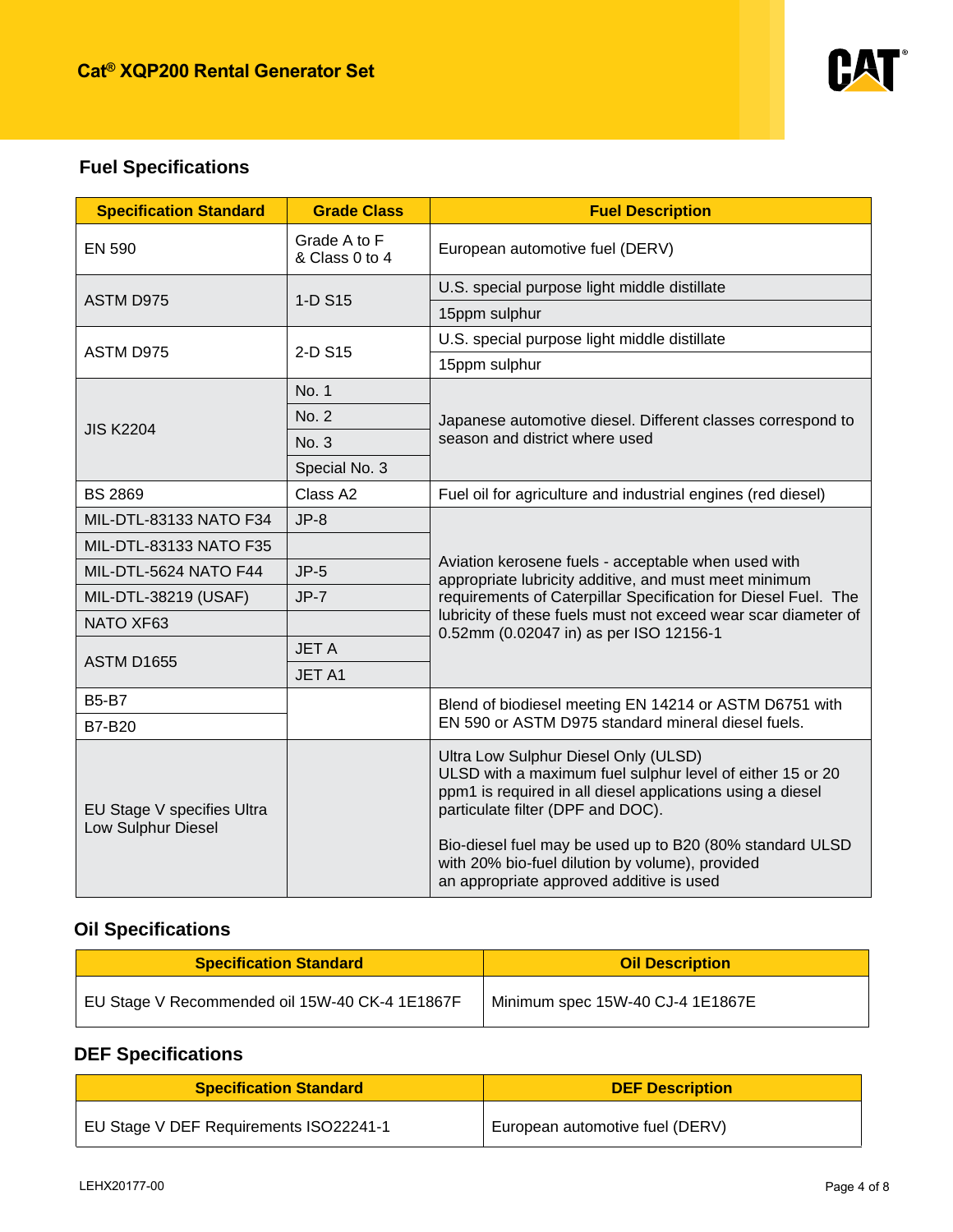

## **Technical Data**

| <b>Cat<sup>®</sup></b> Generator  |                                                 |  |  |
|-----------------------------------|-------------------------------------------------|--|--|
| Frame size                        | <b>LC5114F</b>                                  |  |  |
| Pitch                             | 2/3                                             |  |  |
| No. of poles                      | 4                                               |  |  |
| Excitation                        | Static regulated, brushless, self excited       |  |  |
| Number of bearings                | Single bearing, close coupled                   |  |  |
| Insulation                        | Class H                                         |  |  |
| Temperature rise                  | 125/40°C                                        |  |  |
| Enclosure                         | Drip proof IP23                                 |  |  |
| Overspeed capability — % of rated | 25%                                             |  |  |
| Voltage regulator                 | 3-phase sensing with adjustable volts per hertz |  |  |
| Voltage regulation                | Less than $\pm$ 0.5%                            |  |  |
| Wave form deviation               |                                                 |  |  |
| Telephone Influence Factor (TIF)  | Less than $2\%$                                 |  |  |
| Harmonic Distortion (THD)         | Less than 2%                                    |  |  |

| <b>Cat Generator Set</b>            |                                            |                          |                        |  |
|-------------------------------------|--------------------------------------------|--------------------------|------------------------|--|
|                                     | <b>TMI Performance No.</b><br><b>Units</b> | $Prime - 50 Hz$<br>T6316 | Prime - 60 Hz<br>T4902 |  |
| <b>Power Rating</b>                 | kVA (kW)                                   | $\Box$                   | 225 (180)              |  |
|                                     | <b>Performance Specification</b>           |                          |                        |  |
| <b>Lubricating System</b>           |                                            |                          |                        |  |
| Oil pan capacity                    | $L$ (gal)                                  |                          | 17.1(4.5)              |  |
| <b>Fuel System</b>                  |                                            |                          |                        |  |
| Fuel consumption - 100% Load        | $L/hr$ (gal/hr)                            | 43.4 (11.5)              | 54.3(14.3)             |  |
| 75% Load                            | L/hr (gal/hr)                              | 32.4(8.6)                | 39.9 (10.5)            |  |
| <b>50% Load</b>                     | $L/hr$ (gal/hr)                            | 22.1(5.8)                | 27.3(7.2)              |  |
| Fuel tank capacity                  | $L$ (gal)                                  |                          | 822 (217)              |  |
| Running time @ 75% rating           | Hr                                         | 25                       | 20                     |  |
| <b>Cooling System</b>               |                                            |                          |                        |  |
| Ambient capability                  | $^{\circ}C$ ( $^{\circ}F$ )                | 40 (104)                 | 40 (104)               |  |
| Engine & radiator coolant capacity  | $L$ (gal)                                  | 33(8.7)                  | 33(8.7)                |  |
| Engine coolant capacity             | $L$ (gal)                                  | 13.2(3.5)                | 13.2(3.5)              |  |
| <b>Air Requirements</b>             |                                            |                          |                        |  |
| Combustion air flow                 | $m3/min$ (cfm)                             | 12.6 (444.8)             | 14.2 (501.3)           |  |
| <b>Exhaust System</b>               |                                            |                          |                        |  |
| Exhaust flow at rated - dry exhaust | $m3/min$ (cfm)                             | 13.8 (487)               | 16.8 (593)             |  |
| Exhaust temperature at rated kW     | $^{\circ}$ C ( $^{\circ}$ F)               | 480 (896)                | 480 (896)              |  |
| Noise Rating (with enclosure) *     |                                            |                          |                        |  |
| Sound Power*                        | dB(A)                                      | 93.8                     | 97.0                   |  |
| @ 7 meters @ 75% load               | dB(A)                                      | 64.6                     | <b>TBC</b>             |  |
| @ 7 meters @ 100% load              | dB(A)                                      | 66.1                     | <b>TBC</b>             |  |
| @ 1 meters @ 75% load               | dB(A)                                      | 75.1                     | <b>TBC</b>             |  |
| @ 1 meter @ 100% load               | dB(A)                                      | 76.1                     | <b>TBC</b>             |  |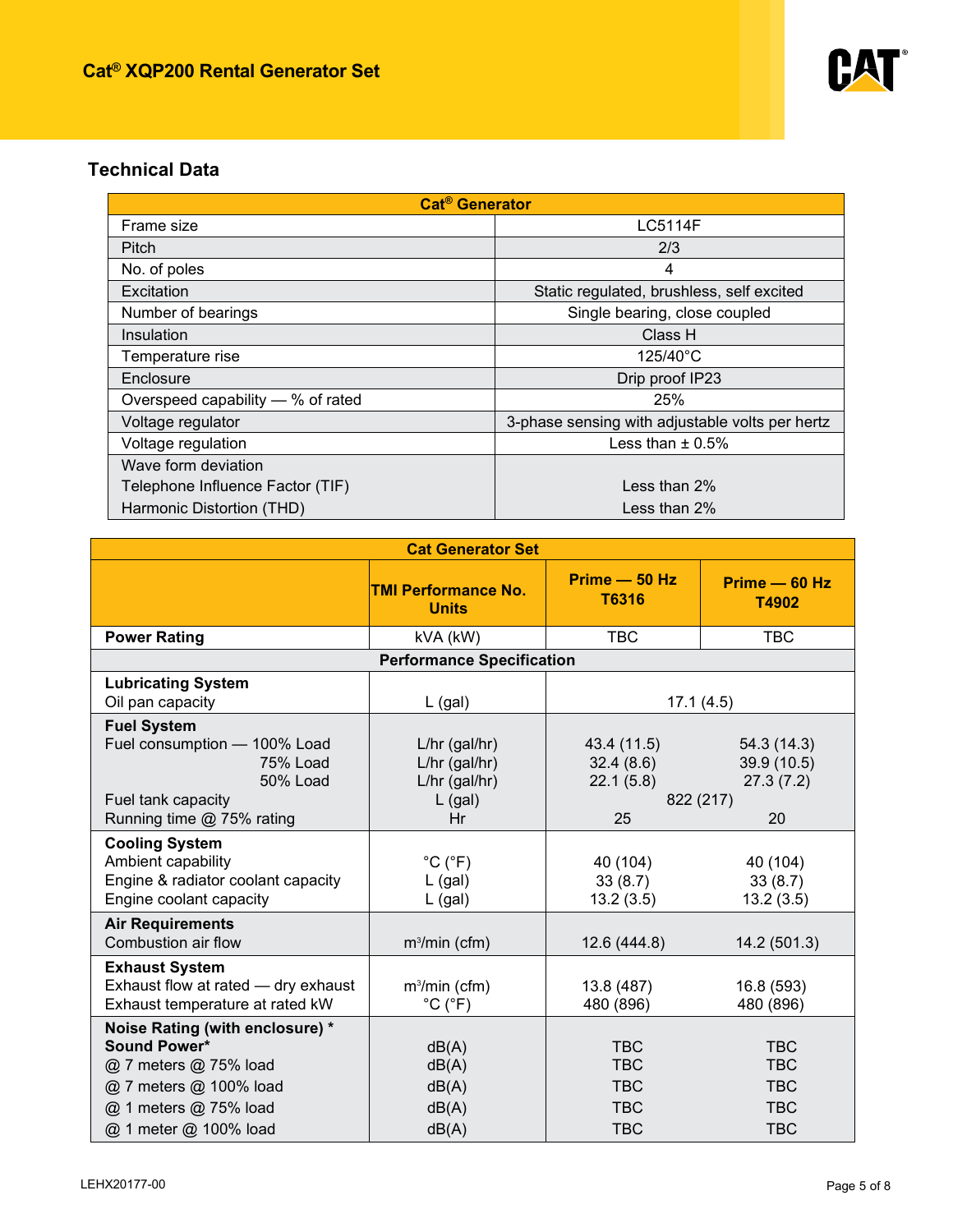

# **Technical Data (continued)**

| <b>Cat Generator Set</b>    |                                            |                          |                        |  |
|-----------------------------|--------------------------------------------|--------------------------|------------------------|--|
|                             | <b>TMI Performance No.</b><br><b>Units</b> | $Prime - 50 Hz$<br>T6316 | Prime - 60 Hz<br>T4902 |  |
| Emissions data at 100% Load |                                            |                          |                        |  |
| <b>Nox</b>                  | g/hp-hr                                    | <b>TBC</b>               | TBC.                   |  |
| CO                          | g/hp-hr                                    | <b>TBC</b>               | <b>TBC</b>             |  |
| <b>HC</b>                   | g/hp-hr                                    | <b>TBC</b>               | <b>TBC</b>             |  |
| <b>PM</b>                   | g/hp-hr                                    | <b>TBC</b>               | <b>TBC</b>             |  |

**\***Guaranteed sound power as per 2000/14/EC

For full Engine & Emissions data please refer to TMI using the engine performance no.

|               | <b>Dimensions</b>   |                           |                          |
|---------------|---------------------|---------------------------|--------------------------|
|               | Length<br>$mm$ (in) | <b>Width</b><br>$mm$ (in) | <b>Height</b><br>mm (in) |
| Generator Set | 4085 (161)          | 1420 (56)                 | 2350 (93)                |

| <b>Weight</b>                        |                    |  |  |
|--------------------------------------|--------------------|--|--|
|                                      | Weight $-$ kg (lb) |  |  |
| Lube Oil & Coolant - Empty Fuel Tank | 3651 (8049)        |  |  |
| <b>Full Fuel Tank</b>                | 4487 (9892)        |  |  |

| <b>Sockets</b> | <b>15A</b>               | <b>16A</b> | 32A       | <b>50A</b> | 63A       | <b>125A</b> |
|----------------|--------------------------|------------|-----------|------------|-----------|-------------|
| CEE Form*      | $\overline{\phantom{0}}$ | 2x1ph+N+E  | 2x3ph+N+E | -          | 1x3ph+N+E | 1x3ph+N+E   |

\*Busbar connection is standard. Distribution sockets are optional.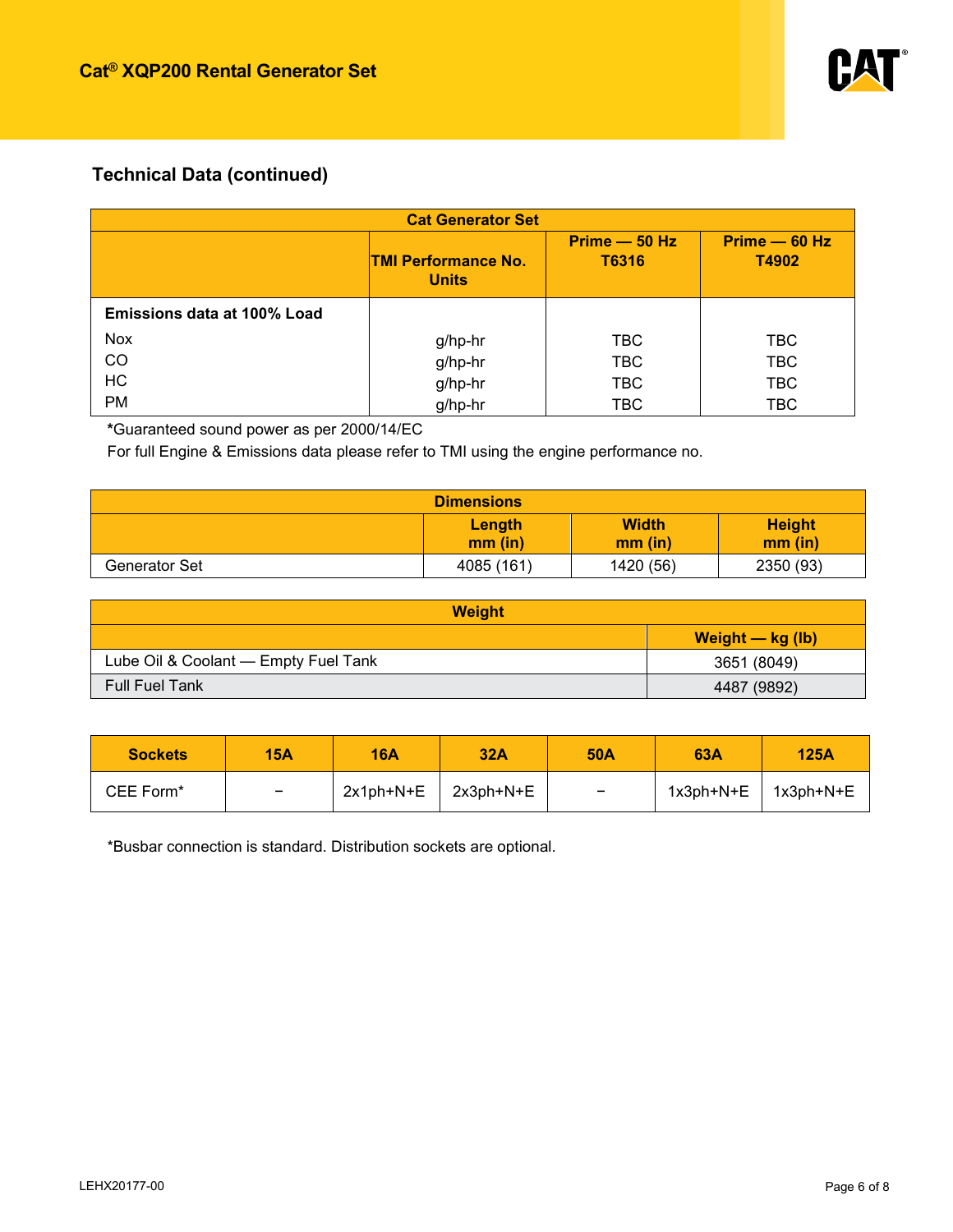

## **Layout for General Dimensions**

Dimensions in millimeters (inches)